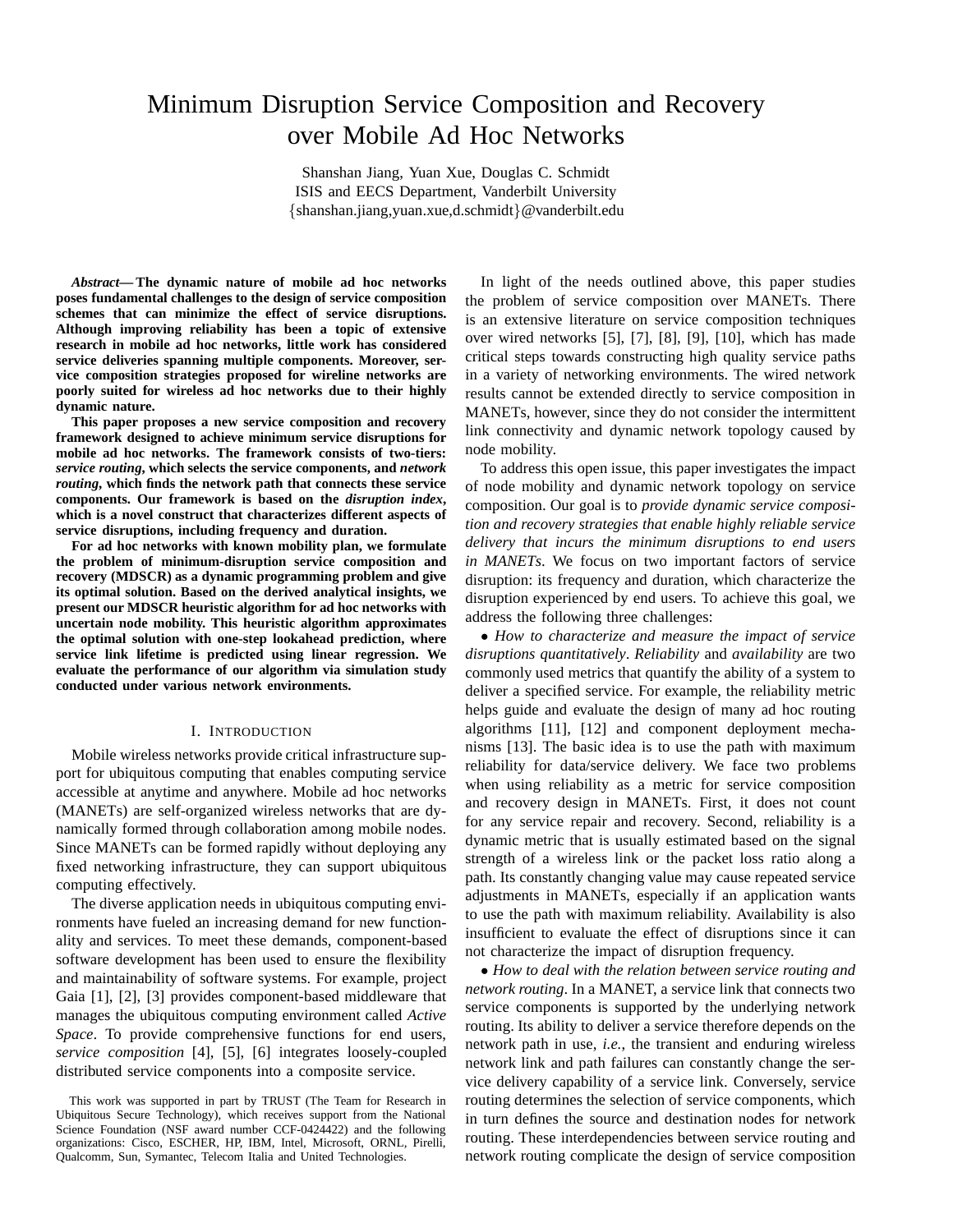and recovery schemes. To maintain a service with minimum disruption, therefore, routing operations must be coordinated at both service and network levels.

• *How to realistically integrate the knowledge of node mobility in the service composition and recovery strategies*. Node mobility is a major cause of service failures in MANETs. To ensure highly reliable service delivery and reduce service disruptions, therefore, we need to predict the sustainability of service links based on node mobility patterns. Accurate prediction is hard, however, for the following reasons: (1) the mobility-caused link failures are highly interdependent and (2) the sustainability of a service link is also affected by the network path repair operations and the new nodes emerging in its vicinity.

To address these challenges, we created a new service composition and recovery framework for MANETs to minimize service disruptions. This framework consists of twotiers: (1) *service routing*, which selects the service components that support the service delivery, and (2) *network routing*, which finds the network path that connects these service components. We built our framework on the *disruption index*, which is a novel construct that characterizes different service disruption aspects, such as frequency and duration, that can not be captured via conventional metrics, such as reliability and availability.

For MANETs with known mobility plans, we formulate the problem of *minimum-disruption service composition and recovery* (MDSCR) as a dynamic programming problem and analyze the properties of its optimal solution. Based on the derived analytical insights, we present our MDSCR heuristic algorithm for MANETs with uncertain node mobility. This heuristic algorithm approximates the optimal solution with one-step lookahead prediction, where the sustainability of a service link is modeled through its lifetime and predicted via an estimation function derived using linear regression.

This paper makes the following contributions on service composition and recovery in MANETs: (1) it creates a theoretical framework for service composition and recovery strategies for MANETs that characterize the effect of service disruption; (2) it presents an optimal solution to MDSCR problem based on dynamic programming techniques and provides important analytical insights for MDSCR heuristic algorithm design; (3) it presents a simple yet effective statistical model based on linear regression that predicts the lifetime of a service link in the presence of highly correlated wireless link failures and the network path repairs.

The remaining of this paper is organized as follows: Section II provides the network and service model; Section III describes the service composition and recovery framework for MANETs. Section IV formulates the MDSCR problem and provides its optimal solution; Section V describes the MDSCR heuristic algorithm; Section VI presents our simulation results; and Section VII concludes the paper.

## II. NETWORK AND SERVICE MODEL

We consider a MANET consisting of a set of mobile nodes  $N$ . In this network, link connectivity and network topology change with node movement. We model this network at time  $t$ as  $\mathcal{G}(t) = (\mathcal{N}, \mathcal{L}(t))$ , where  $\mathcal{L}(t)$  represents the set of wireless links at time t, *i.e.*, for link  $l = (n, n') \in \mathcal{L}(t)$ , nodes n and n' are within the transmission range of each other. <sup>1</sup> We further denote a network path that connects node  $n_1$  and  $n_m$  in this graph as  $\mathcal{P}_{(n_1,n_m)}(t) = (n_1, n_2, ... n_m)$ , where  $(n_j, n_{j+1}) \in$  $\mathcal{L}(t)$ . We also use  $|\mathcal{P}(t)|$  to denote the path length of  $\mathcal{P}(t)$ .

To characterize the structure of distributed applications that are expected to run in the mobile environments, we apply a component-based software model [14]. All application components are constructed as *autonomous services* that perform independent operations (such as video transformation and filtering) on the data stream passing through them. This paper focuses on the *uni-cast service connectivity*, *i.e.*, service components are linked in a sequence order with only one receiver. We call such a composed service a *service path* and denote it as  $S = (s_1 \rightarrow s_2 \rightarrow ... \rightarrow s_r)$ , where  $s_k(k = 1, ..., r - 1)$  is a service component, and  $s_r$  is the service receiver. Moreover, we call one hop in a service path  $(s_k \rightarrow s_{k+1})$  a *service link*.

In a MANET, each service component  $s_k$  can be replicated at multiple nodes to improve the service availability [15]. We denote the set of nodes that can provide services  $s_k$  as  $\mathcal{N}_k$  ⊂ N and the service  $s_k$  that resides on node n as  $s_k[n], n \in \mathcal{N}_k$ . Figure 1 shows an example of service deployment and service paths. Note that a service link is an overlay link that may consist of several wireless links in the network, *i.e.*, a network path. In the figure,  $(s_1[a] \rightarrow s_2[b] \rightarrow s_2[c] \rightarrow s_r[r])$  is a service path; the service link  $(s_1[a] \rightarrow s_2[b])$  is supported by the network path  $(l_1, l_2)$ .



Fig. 1. Example Service Deployment and Service Paths

The composed service usually needs to satisfy certain QoS requirements. To focus the discussion on the impact of service failures caused by node mobility, this paper considers a simple QoS metric, the *service link length*, which is the number of wireless links traversed by a service link. In particular, we require that the service link length is bounded by H hops.

# III. SERVICE COMPOSITION AND RECOVERY FRAMEWORK FOR MOBILE AD HOC NETWORK

*Service composition* refers to the process of finding a service path in the network. As shown in Figure 2, service composition in a MANET involves the following two inherently tightlycoupled processes:

<sup>1</sup>For simplicity, we only consider bi-directional wireless links in this work.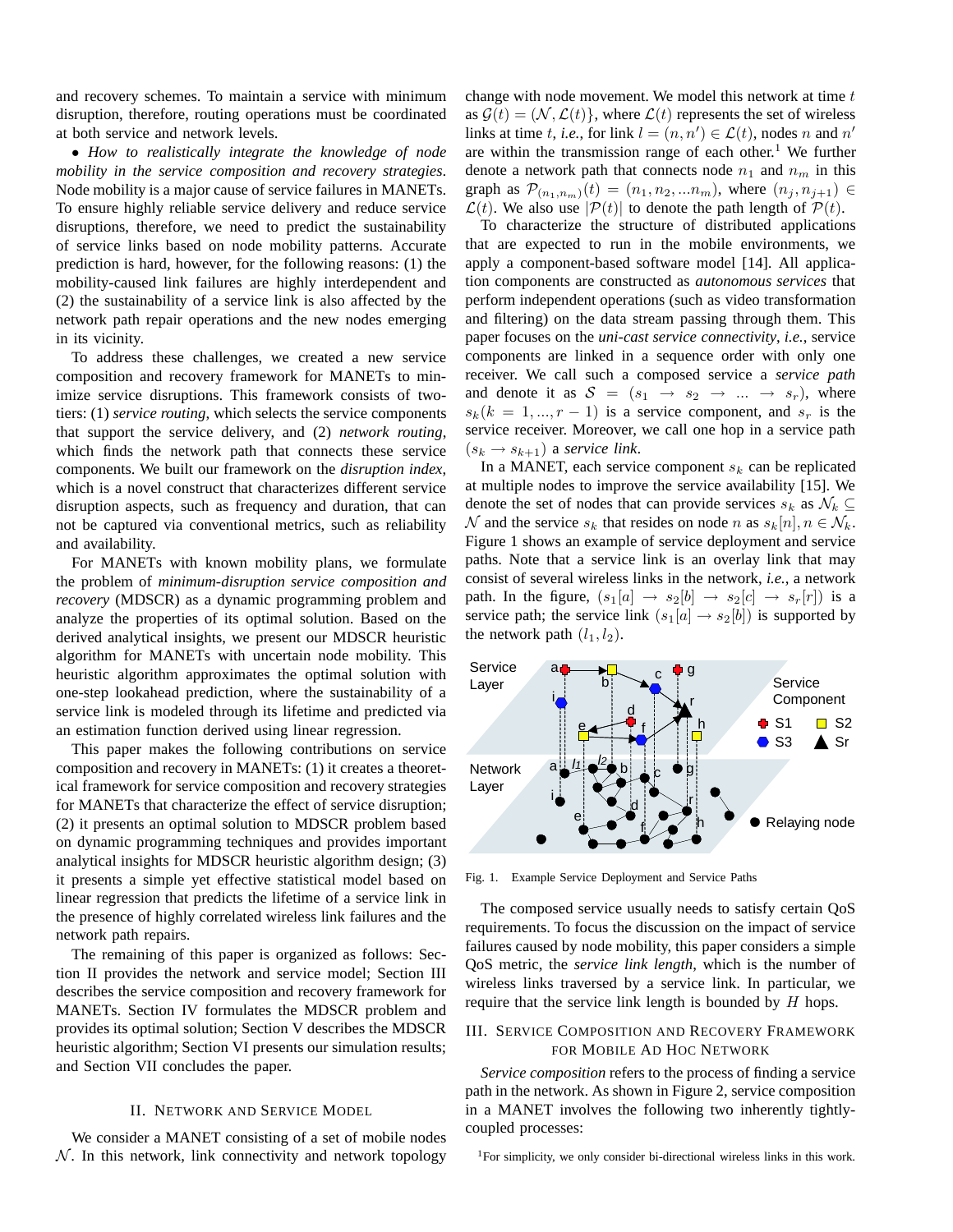

Fig. 2. A Service Composition and Recovery Framework in a Mobile Ad Hoc Network

• *Service routing*, which selects the service components (out of many replicas) for the service path. It relies on service component discovery [16], [17] to find the candidate service components, then selects the appropriate ones to compose a service path. Formally, a service routing scheme is represented as  $\pi_{\mathcal{S}} = (s_1[n_1], s_2[n_2], ..., s_r[n_r]),$  where  $n_k \in \mathcal{N}_k$  is the hosting node for the selected service component  $s_k$ .

• *Network routing*, which finds the network path that connects the selected service components. Formally, the network routing scheme could be represented as a set of paths  $\pi_N$  =  $\{\mathcal{P}_{(n_k,n_{k+1})}, k = 1,...,r-1\}$  where  $\mathcal{P}_{(n_k,n_{k+1})}$  represents the network path that supports the service link  $(s_k[n_k] \rightarrow$  $s_{k+1}[n_{k+1}].$ 

These two processes interact with each other closely. The component selection in service routing determines the source and destination nodes in network routing. Likewise, the path quality in network routing also affects the selection of service components in service routing. Collectively, a service composition scheme is represented as  $\pi = (\pi_S, \pi_N)$ .

A service failure may occur due to a violation of its QoS or failures of service components and/or service links along its service path. This paper focuses on *service failures caused by node mobility*. In a MANET, wireless links may fail due to node mobility, which may cause failures of service links and in turn service path failures.

To sustain service delivery, the service path must be repaired, which essentially *recomposes the service path* and is called *service recovery*. Service recovery is triggered by service failure detection at either link-level (*e.g.*, via IEEE 802.11 ACK frame), network-level (*e.g.*, through HELLO messages), or service-level. Similar to service composition, service recovery process also involves two processes, namely, *network-level recovery*, which repairs the data path between two components, and *service-level recovery*, which replaces one or more service components. Network-level recovery usually depends on the specific ad hoc routing protocol in use and the route repair mechanism built within this routing protocol. Service-level recovery involves discovery of new components and establishment of a new service path.

Service recovery differs from service composition since it must consider not only the quality of the recomposed (repaired) path, but also the service path previously in use (the one that just failed). Intuitively, to reduce the repair overhead and recovery duration, we prefer a service path that could maximally reuse the current nodes/components. Using such a service recovery strategy, however, the new service path may have a poor QoS and/or may fail soon in the future.

Though node mobility can cause service failures, it can sometimes enable a better service path. *Service adjustment* is the process of modifying the current service path for better QoS or higher reliability by using new network path(s) or new component(s) that appear in the vicinity. Similar to the dilemma faced by service recovery, however, such changes can disrupt the service, even though they improve the sustainability and quality of the new path.

# IV. THEORETICAL FRAMEWORK FOR MINIMUM-DISRUPTION SERVICE COMPOSITION AND RECOVERY (MDSCR)

A fundamental research challenge for service recovery is *how to best tradeoff the time and overhead involved in service recovery and adjustment and the sustainability of composed service path so that the end user will perceive minimum disruptions to the service during its lifetime*. To address this challenge, we need a theoretical framework that allows us to analytically study the problem of service composition, adjustment, and recovery strategies to achieve minimum service disruptions. This section quantitatively characterizes the impact of service disruption and establishes such an optimizationbased theoretical framework based on dynamic programming.

## *A. Service Disruption Model*

A classical way to model service disruption is *service availability*, which is defined as the fraction of service available time during the service lifetime  $T: A = \frac{T - \sum_{i=1}^{q} (\bar{t}_i)}{T}$  $\frac{u_i=1}{T}$ , where q is the number of service disruptions and  $\bar{t}_1, \bar{t}_2, ..., \bar{t}_q$  is the sequence of disruption durations. Using availability as the metric to characterize the impact of service disruption, however, we face the following two problems:

• *Service availability cannot characterize the impact of service failure frequency*. Specifically, service availability cannot differentiate between one scenario with higher service failure frequency but shorter disruption durations from the other scenario with lower service failure frequency but longer disruption durations. To precisely model the effect of service disruption, therefore, we need a new metric that characterizes both failure durations and failure frequency.

• *Service availability is hard to compute*. The calculation of service availability is based on the calculation of disruption durations, which include the service failure time and recovery time. Such durations are determined by many factors, such as network topology, routing protocol, and system conditions, which are dynamic and hard to incorporate into service composition and recovery decisions. To establish a theoretical framework that provides realistic insight to implementation of service composition and recovery strategy, therefore, we need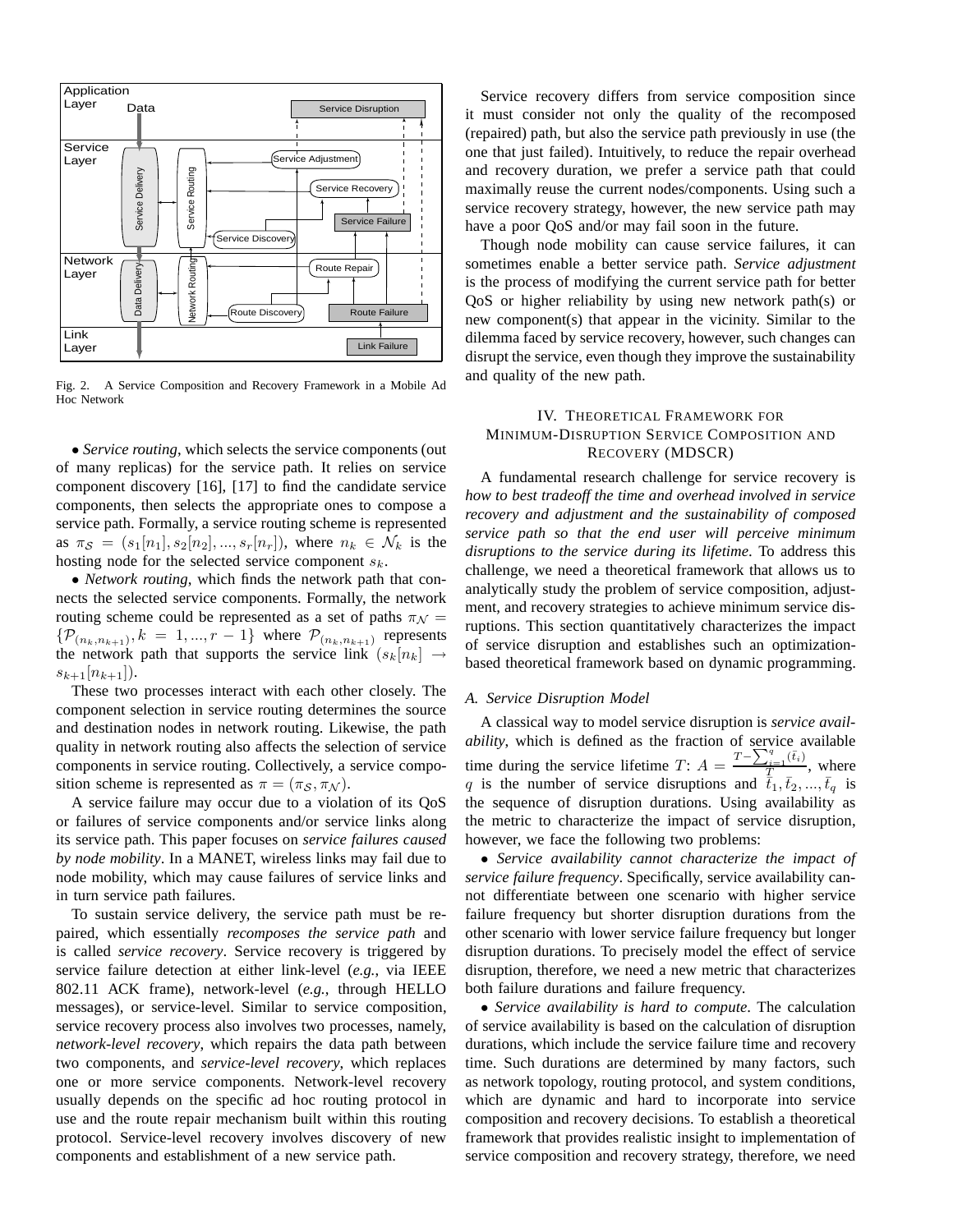a metric that is stable, easily computed, and can provide a good estimation of disruption durations.

To address the first problem regarding the impact of service failure frequency, we associate a *disruption penalty function*  $F(\bar{t})$  defined over the disruption duration  $\bar{t}$  with an end user. The shape of  $F(\bar{t})$  (*e.g.*, convex, concave, or linear) reflects its relative sensitivity to disruption duration and frequency. We further define *disruption index* D as a metric that characterizes the impact of service disruption during the entire service lifetime T:

$$
D = \frac{1}{T} \sum_{i=1}^{q} F(\bar{t}_i)
$$
 (1)

To address the second problem regarding computing service availability, we present simple and stable estimations of disruption durations for network-level recovery and service-level recovery respectively.

*1) Estimation for network-level recovery:* For networklevel recovery, the service components remain the same, *i.e.*, we only need to repair the network path that connects them. Typical network-level recovery processes in repairing a network path in MANETs [18] involve discovering an alterative route to replace the broken link/path and restarting the data delivery. Here we use the number of wireless link substitutions in the repair as a simple estimate for the disruption duration introduced by network-level recovery.

Using the number of wireless link substitutions as an estimate for disruption duration introduced by network-level recovery is consistent with typical MANET repair operations. For example, there are usually two repair mechanisms in ad hoc routing: *local repair* and *global repair*. For local repair, when a link fails, one of its end nodes will try to find an alternative path in the vicinity to replace this link. Local repair therefore involves fewer link substitutions and less recovery time. For global repair, the source node initiates a new route discovery, which takes more time than local repair and involves more link substitutions.<sup>2</sup>

*2) Estimation for service-level recovery:* A service-level recovery involves three operations: (1) finding the appropriate substitution components, (2) starting the new components and restoring the service states, and (3) finding a network path that supports the connectivity between the new components. Service-level recovery thus takes much more time than a network-level recovery. Similar to network-level recovery, the duration of service-level recovery depends largely on the searching/replacing scope of the service components. We can therefore use the number of substituted components to estimate its recovery duration.

Based on the recovery duration estimation, we now proceed to refine the definition of the disruption index. Consider a service  $S$  that starts at time instance 0 and ends at  $T$ . Let  $\pi(t_1), \pi(t_2), \ldots, \pi(t_l)$  be the sequence of service composition schemes used during the service lifetime, and  $l$  be the length of this sequence. The disruption duration  $\bar{t}_k$  from service composition  $\pi(t_k)$  to  $\pi(t_{k+1})$  is estimated as

$$
\bar{t}_k = \beta \times N_{\pi(t_k) \to \pi(t_{k+1})} \tag{2}
$$

$$
= \beta \times (N_{\pi(t_k)\to\pi(t_{k+1})}^{\mathcal{N}} + \alpha N_{\pi(t_k)\to\pi(t_{k+1})}^{\mathcal{S}})
$$
 (3)

where  $N_{\pi(t_k)\to\pi(t_{k+1})}^{\mathcal{N}}$  and  $N_{\pi(t_k)\to\pi(t_{k+1})}^{\mathcal{S}}$  denote the number of substituted wireless links in network-level recovery (if any) and the number of substituted components in service-level recovery (if any) incurred by the service composition transition from  $\pi(t_k)$  to  $\pi(t_{k+1})$  respectively.  $\beta$  is the parameter that converts the number of substitutions to disruption time.  $\alpha$  > 1, denotes the relative weight between service component substitution and link substitution on disruption duration. Based on the discussions above, the disruption index D could be estimated as

$$
\tilde{D} = \frac{1}{T} \sum_{k=1}^{l-1} F(\beta \times N_{\pi(t_k) \to \pi(t_{k+1})})
$$
(4)

## *B. MDSCR Problem Formulation*

We now formulate the *minimum disruptive service composition and recovery* (MDSCR) problem. First, we define a service composition and recovery policy as a sequence of service composition schemes:  $\Pi = (\pi(t_1), \pi(t_2), ..., \pi(t_l)).$ Note that  $\Pi$  gives initial service composition scheme  $\pi(t_1)$ and all the service recovery schemes  $\pi(t_k) \rightarrow \pi(t_{k+1}),$  $k = 1, ..., l - 1$ . We denote the set of all feasible service composition policies over MANET  $\mathcal G$  as  $\Phi(\mathcal G)$ . For a feasible service policy  $\Pi \in \Phi(\mathcal{G})$ , there is a corresponding disruption index  $\tilde{D}(\Pi)$ . The goal of the MDSCR algorithm is to find the best policy  $\Pi \in \Phi(\mathcal{G})$  that is feasible for  $\mathcal{G}(t)$ , so that  $\tilde{D}(\Pi)$ is minimized. Formally,

$$
MDSCR: \tminimize \t\tilde{D}(\Pi) \t\t(5)
$$

$$
\Pi \in \Phi(\mathcal{G}) \tag{6}
$$

When the mobility plan is determined a priori, the graph series  $\mathcal{G}(t)$  is then given. In this case, the optimization problem MDSCR could be solved using dynamic programming. The mobility plan, however, is usually unavailable, *i.e.*,  $G(t)$  is unknown in practice. Thus to derive a practical solution for MDSCR problem, we need to consider heuristics that can dependably predict link lifetime and integrate it into service routing and recovery. In the following sections, we first study the optimal MDSCR solution (Section IV-C) and then present the MDSCR heuristic algorithm (Section V).

## *C. Optimal Solution*

If  $\mathcal{G}(t)$  is given, MDSCR is essentially a dynamic programming problem. Let  $\mathcal{J}(\pi(t_w))$  be the minimum disruption index for the service disruption experienced by the service from time instance  $t_w$  when composition scheme  $\pi(t_w)$  is used, *i.e.*:

$$
\mathcal{J}(\pi(t_w)) = \min_{\Pi \in \Phi(\mathcal{G})} \frac{1}{T} \sum_{k=w}^{l-1} F(\beta \times N_{\pi(t_k) \to \pi(t_{k+1})}) \tag{7}
$$

From Eq. (4) and Eq. (7), based on dynamic programming, we have

$$
\mathcal{J}(\pi(t_w)) = \min_{\pi(t_{w+1})} \{ \frac{1}{T} F(\beta \times N_{\pi(t_w) \to \pi(t_{w+1})}) + \mathcal{J}(\pi(t_{w+1})) \}
$$
\n(8)

 $2$ For simple estimation, we do not consider the impact of route caches here.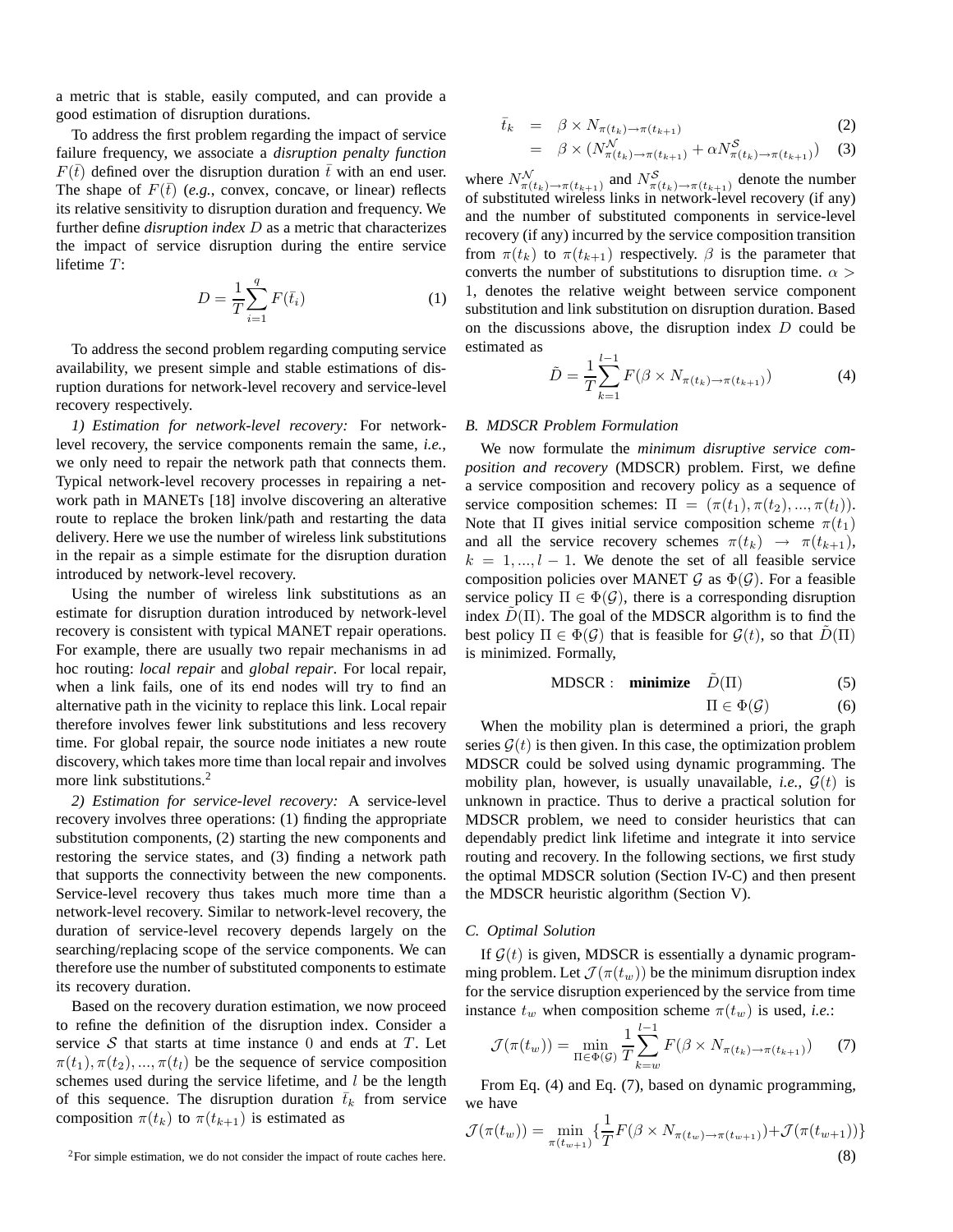When the mobility plan of the MANET is known, the equation shown above could be used to give the optimal MDSCR solution via standard dynamic programming techniques [19]. In particular, solving  $\mathcal{J}(\pi(t_1))$  gives the optimal initial service composition  $\pi(t_1)$ . At time  $t_w$  with service composition scheme  $\pi(t_w)$ , solving Eq. (8) gives the optimal service recovery scheme (minimum disruption service recovery) that changes the service composition from  $\pi(t_w)$  to  $\pi(t_{w+1})$ .

## V. MDSCR HEURISTIC ALGORITHM

#### *A. Two-Tier MDSCR Algorithm*

Based on the analytical properties<sup>3</sup> of the optimal MDSCR solution, which are given and proven in [20] due to space constraints, we present the MDSCR heuristic algorithm. We can reduce the complexity of the MDSCR problem by decomposing it into two sub-problems: (1) the service-level MDSCR problem and (2) the network-level MDSCR problem.

The service-level MDSCR is the primary problem. Its objective is to minimize the service-level disruption index  $\tilde{D}_{\mathcal{S}}$ via service routing, where  $\tilde{D}_{\mathcal{S}}$  is defined as

$$
\tilde{D}_{\mathcal{S}} = \frac{1}{T} \sum_{k=1}^{g-1} F(\beta \alpha N_{\pi_{\mathcal{S}}(t_k^s) \to \pi_{\mathcal{S}}(t_{k+1}^s)}^{\mathcal{S}})
$$
(9)

At time  $t_{w+1}^s$  with service routing scheme  $\pi_{\mathcal{S}}(t_w^s)$ , the service recovery scheme that changes the service path from  $\pi_{\mathcal{S}}(t_w^s)$  to  $\pi_{\mathcal{S}}(t_{w+1}^s)$  is given by solving the following equation:

$$
\mathcal{J}(\pi_{\mathcal{S}}(t_w^s)) \qquad (10)
$$
\n
$$
= \min_{\pi_{\mathcal{S}}(t_{w+1}^s)} \{ \frac{1}{T} F(\beta \alpha N_{\pi_{\mathcal{S}}(t_w^s) \to \pi_{\mathcal{S}}(t_{w+1}^s)}) + \mathcal{J}(\pi_{\mathcal{S}}(t_{w+1}^s)) \}
$$

The network-level MDSCR is the secondary problem. It tries to minimize the disruption index caused by network-level recovery during the lifetime of a service link. Formally, its objective is to minimize the network-level disruption index  $D_N$  (defined as follows) during the lifetime of each service link via network routing.

$$
\tilde{D}_{\mathcal{N}}(t_w^s \to t_{w+1}^s) = \frac{1}{T} \sum_{t=t_w^s}^{t_{w+1}^s} F(\beta N_{\pi(t) \to \pi(t+1)}^{\mathcal{N}})
$$
(11)

The decomposition mechanism presented above separates concerns in MDSCR into two-levels, so that the servicelevel MDSCR and the network-level MDSCR can be treated separately. Here we focus our discussion on the service-level MDSCR and rely partially on the existing ad hoc network routing protocols for network-level MDSCR.

#### *B. One-step Look-ahead Approximation*

Finding the solution to the service-level MDSCR problem is still impossible for MANETs with uncertain mobility plan since it needs the complete knowledge of future network topologies. Specifically, the service recovery decision at  $t_{w+1}^s$ requires the knowledge of network topology after this time to calculate the future disruption index  $\mathcal{J}(\pi_{\mathcal{S}}(t_{w+1}^s))$ . To address this problem, we present a one-step look-ahead approximation method where future disruption index is estimated in the time period until its first service-level path failure. When this failure occurs, its number of component substitutions is approximated by an average value  $E(N^{\mathcal{S}})$ .

Formally, let  $L_{n_k \to n_{k+1}}$  be the expected lifetime<sup>4</sup> for the service link  $(s_k[n_k] \rightarrow s_{k+1}[n_{k+1}])$ . The service routing scheme at time  $t_{w+1}^s$  is  $\pi s(t_{w+1}^s)$  =  $(s_1[n_1], s_2[n_2], ..., s_r[n_r])$ . Its failure rate is estimated as  $\gamma_{\pi_S(t_{w+1}^s)} = \sum_{k=1}^{r-1} \frac{t_{n_k \to n_{k+1}}}{L_{n_k \to n_{k+1}}}$ . Likewise,  $\mathcal{J}(\pi_S(t_{w+1}^s))$  is estimated as

$$
\hat{\mathcal{J}}(\pi_{\mathcal{S}}(t_{w+1}^s)) = F(\beta \alpha \times E[N^{\mathcal{S}}]) \times \gamma_{\pi_{\mathcal{S}}(t_{w+1}^s)} \tag{12}
$$

The initial service composition strategy is to find  $\pi_{\mathcal{S}}(t_1^s)$  to minimize

$$
F(\beta \alpha \times E[N^S]) \times \gamma_{\pi_S(t_1^s)}
$$
\n(13)

The service-level recovery strategy involves finding a service routing scheme  $\pi_{\mathcal{S}}(t_{w+1}^s)$  to minimize

$$
\frac{1}{T}F(\beta\alpha N^{\mathcal{S}}_{\pi_{\mathcal{S}}(t_w^s)\to\pi_{\mathcal{S}}(t_{w+1}^s)}) + F(\beta\alpha E[N^{\mathcal{S}}])\gamma_{\pi_{\mathcal{S}}(t_{w+1}^s)} \quad (14)
$$

Eq. (14) formally characterizes the trade-off between the recovery duration (first term) and the sustainability of the newly composed path (second term) faced by service recovery.

#### *C. Lifetime Prediction*

Now the problem left in deriving a practical MDSCR solution for Eq. (13) and Eq. (14) is to estimate the service link lifetime. This problem is non-trivial due to the highly interdependent wireless link failures and the impact from network path repairs. It therefore cannot be solved by traditional network path reliability estimation methods.

To address this challenge, we devise a service link lifetime prediction method based on linear regression. In particular, we estimate the lifetime of a service link  $L_{n\to n}$  based on the predicted distance between two components  $\tilde{d}_{n \to n'}(t +$  $\Delta t$ ), which is calculated based on the current locations of the hosting nodes, their velocities and the prediction time  $\Delta t$ . The lifetime of a service link is computed via linear regression shown as follows.

$$
L_{n \to n'} = K \times \tilde{d}_{n \to n'}(t + \Delta t) + B \tag{15}
$$

where  $K$  and  $B$  are two coefficients of linear regression.

In the simulation study (Section VI), we derive the corresponding coefficients for linear regression in different network setups, and pick the prediction time  $\Delta t$  with the largest goodness-of-fit.

<sup>3</sup>For an optimal solution, a service path is changed if and only if one of the underlying wireless link is broken, which means that the service composition remains the same on the discovery of new service components in the neighborhood and the node failures that are not on the service path; and the service-level recovery is invoked if and only if the network-level recovery can not repair one of the service links in use.

<sup>&</sup>lt;sup>4</sup>Here the lifetime of a service link is defined as the time interval between its formation and the first time instance when the length of the shortest network path that supports this service link is larger than  $H$  hops.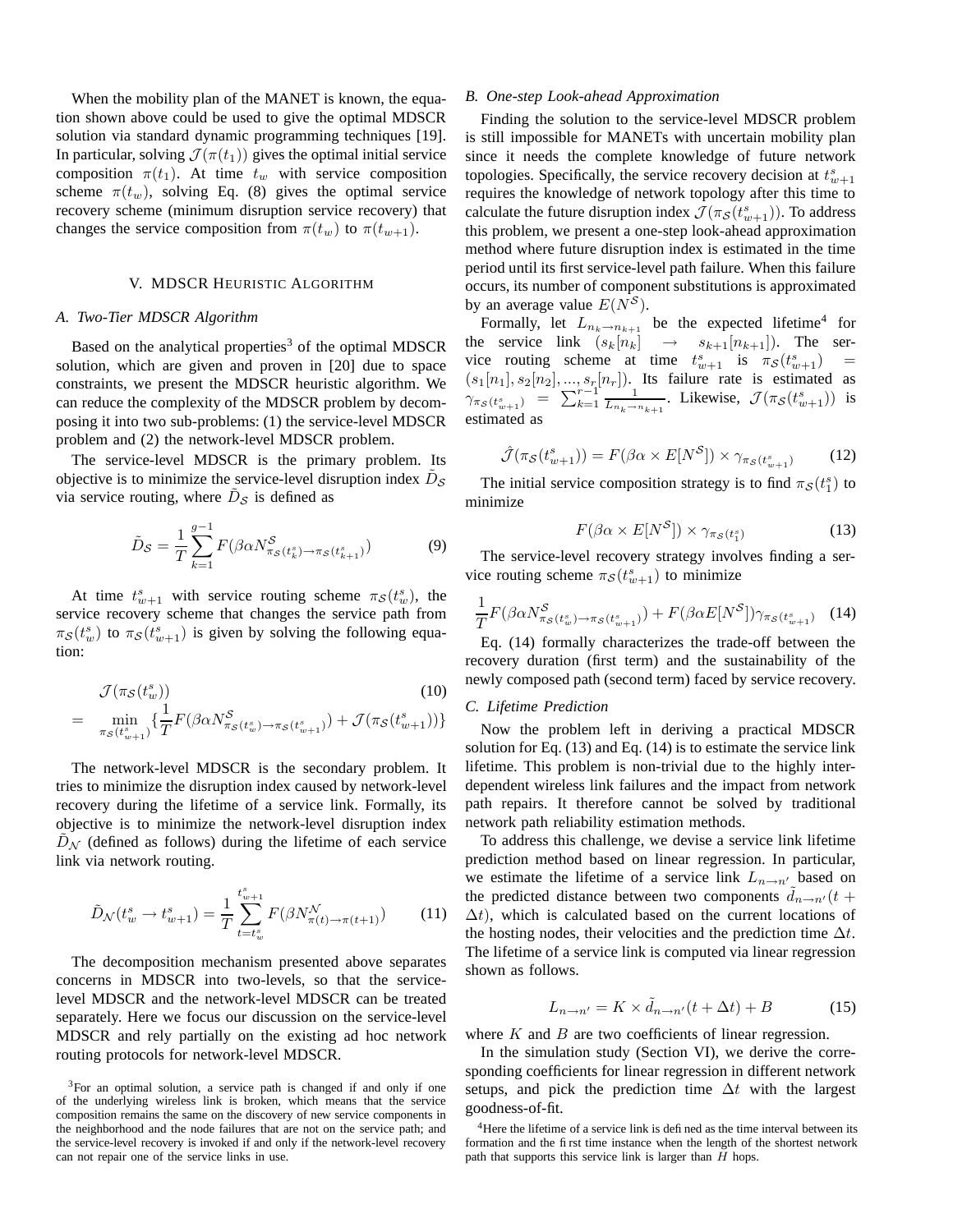#### *D. Two-Tier Predictive Heuristic Algorithm*

We now summarize the discussions above and present the MDSCR heuristic algorithm. The deployment of our algorithm needs the support of location service [21] for node location and velocity information, and service discovery service [17].

Table I gives the minimum disruption service composition algorithm. This algorithm has two tiers. The top tier is service routing that finds the service components for the service path. After the service components are determined, the network routing algorithm in the bottom tier will find the data path to connect these components.

Table II gives the minimum disruption service recovery algorithm. This algorithm also has two tiers. The bottom tier is the network-level recovery, which is triggered by the failure of a wireless link on the current service path. If the networklevel recovery succeeds, the algorithm returns successfully. I the network-level recovery fails, however, then service-level recovery in the top tier will be triggered.

**Alg. I**: Minimum Disruption Service Composition

1 *Top tier: service routing*

- 1.1 For all feasible service links  $(s_k[n_k] \rightarrow s_{k+1}[n_{k+1}])$ whose shortest underlying network path length  $\leq H$ Estimate lifetime  $L_{n_k \to n_{k+1}}$ .
- 2.2 Find the service routing scheme  $\pi_S$  that minimizes Eq. (13). //This could be done based on any minimum cost routing algorithm
- 2 *Bottom tier: network routing*
- 2.1 For each service link  $(s_k[n_k] \rightarrow s_{k+1}[n_{k+1}])$ Find the network path with the maximum estimated lifetime and length  $\leq H$ .  $\mathcal{P}_{(n_k,n_{k+1})} \leftarrow \text{MLNR}(n_k,n_{k+1},\mathcal{G})$  // MLNR is a

minimum path failure rate routing algorithm that could be done based on any minimum cost routing algorithm

## TABLE I

MINIMUM DISRUPTION SERVICE COMPOSITION ALGORITHM

#### VI. SIMULATION STUDY

This section evaluates the performance of our MDSCR algorithm via simulation.

#### *A. Simulation Setup*

In the simulated MANET, 50 nodes are randomly deployed over a  $2,000 \times 1,000m^2$  region. Each node has a transmission range of 250m. Node mobility follows the random waypoint model with certain *maximum speed* (default value is 10m/s) and certain *pause time* (default value is 10s). Each simulation runs for 2, 000s.

The simulated service is composed of 3 components; each component has 8 replicas by default. Each service link requires its maximum network path length  $H \leq 3$ . In the simulation, the prediction time is adjusted for each network configuration to achieve the smallest prediction error. The service discovery is simulated based on the results presented in [22] and the network routing protocol is simulated using AODV in ns-2. Based on the averaged simulation results, we set the values of  $\alpha$  to 10 and  $\beta$  to 1.

|              | Alg. II: Minimum Disruption Service Recovery                                                      |
|--------------|---------------------------------------------------------------------------------------------------|
|              | //Assume a wireless link that supports service link                                               |
|              | $(s_k[n_k] \rightarrow s_{k+1}[n_{k+1}])$ fails                                                   |
| $\mathbf{1}$ | Bottom tier: network-level recovery                                                               |
| 1.1          | For all feasible network path $\mathcal{P}_{(n_k,n_{k+1})}$ with length $\leq H$                  |
|              | Estimate lifetime $L_{n_k \to n_{k+1}}$ .                                                         |
|              | If no such feasible network path exists, goto 2                                                   |
| 1.2          | Find the network path with the maximum estimated life-                                            |
|              | time                                                                                              |
|              | return the path. //network-level recovery succeeds.                                               |
|              | // network-level recovery fails, try service-level recovery                                       |
| 2            | Top tier: service-level recovery                                                                  |
|              | //Assume the current service routing scheme is $\pi_{\mathcal{S}}(t_w^s)$                         |
| 2.1          | For all feasible service links $(s_k[n_k] \rightarrow s_{k+1}[n_{k+1}])$                          |
|              | whose shortest underlying network path length $\leq H$                                            |
|              | Estimate lifetime $L_{n_k \to n_{k+1}}$ .                                                         |
| 2.2          | Find the service routing scheme $\pi_{\mathcal{S}}(t_{w+1}^s)$ that minimizes                     |
|              | Eq. (14)                                                                                          |
|              | //then perform network routing                                                                    |
| 2.3          | For each service link $(s_k[n_k] \rightarrow s_{k+1}[n_{k+1}])$ in $\pi_{\mathcal{S}}(t_{w+1}^s)$ |
|              | Find the network path with the maximum estimated                                                  |
|              | lifetime and length $\leq H$ .                                                                    |
|              | $\mathcal{P}_{(n_k,n_{k+1})} \leftarrow MLNR(n_k,n_{k+1},\mathcal{G})$                            |

#### TABLE II

MINIMUM DISRUPTION SERVICE RECOVERY ALGORITHM

We compare the performance of our MDSCR algorithm with the shortest path service composition and recovery (SPSCR) algorithm. Shortest path routing [23] is a common ad hoc routing algorithm that chooses the path with the smallest hop number. A shortest path may fail quickly, however, because some of the wireless links on the shortest path may be broken shortly after the path is established due to node mobility. Here the SPSCR algorithm is a natural extension of shortest path routing algorithm, where the length of a service link is the length of the shortest network path that supports it and the service path with the shortest service link length will be chosen.

For each experiment, we run both MDSCR and SPSCR algorithms over the same network scenario (*i.e.*, each node in two runs of the simulation follows the same trajectory) and compare their disruption indices.

#### *B. Basic Comparison*

We first compare the throughput of the MDSCR and SPSCR algorithms over the same network mobility configuration. The network parameters used here are based on their default values. The service is sending constant bit rate (CBR) traffic at 1*packet/sec*. The simulation results are shown in Figure 3.

This figure shows that the MDSCR algorithm incurs fewer and shorter disruptions with regard to their frequencies and durations, which leads to a relatively higher and smoother throughput performance.

We then experiment the MDSCR and SPSCR algorithms over 50 different random network topologies. We also use the default values to configure the network parameters. The simulation results are shown in Figure 4. In the figure, the y-axis shows the improvement ratio, which is defined as  $\tilde{D}_{SPSCR} = \tilde{D}_{MDSCR}$ , where  $\tilde{D}_{MDSCR}$  and  $\tilde{D}_{SPSCR}$  are the  $\tilde{D}_{SPSCR}$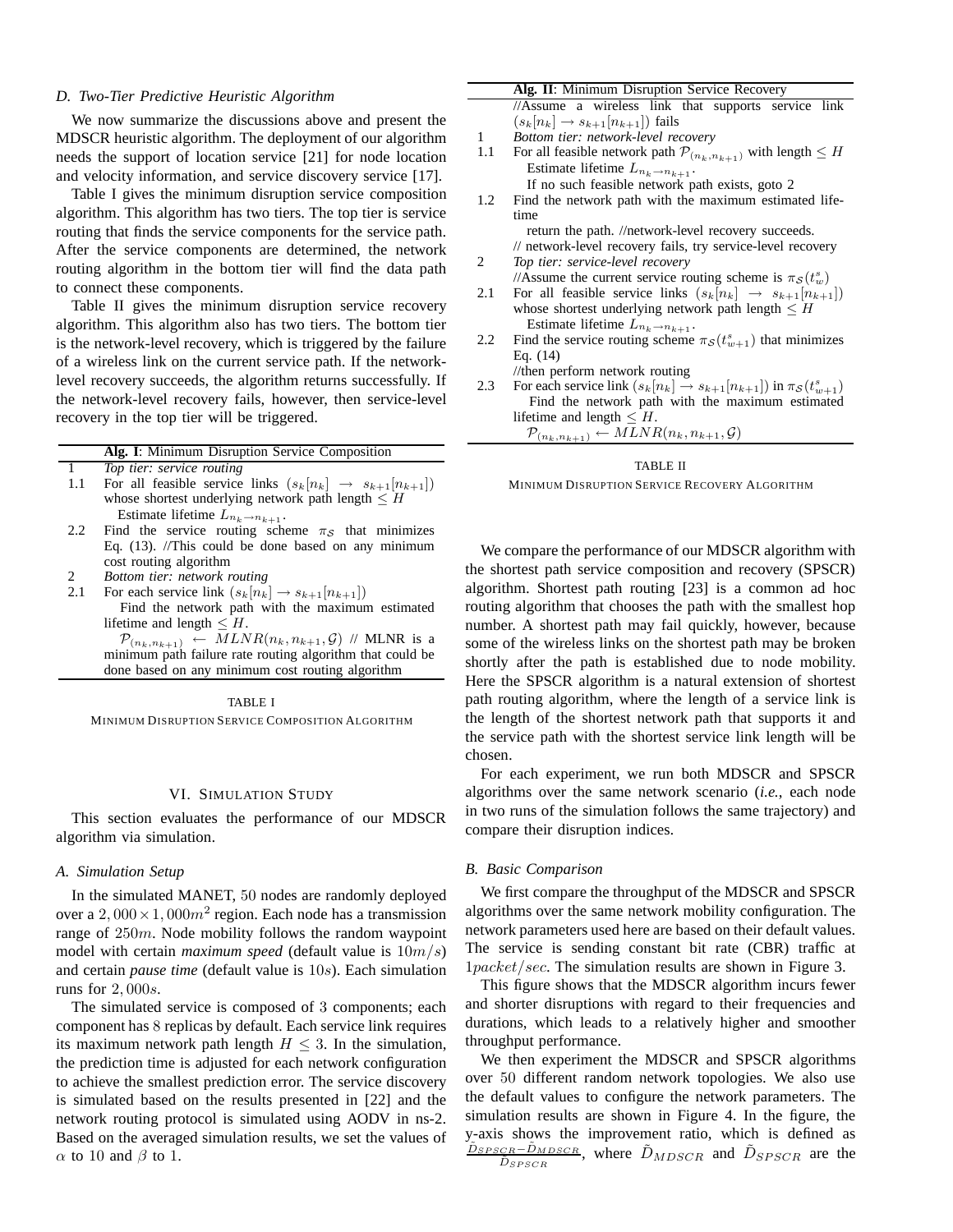

Fig. 3. Throughput comparison with SPSCR and MDSCR



Fig. 4. Improvement ratio under default simulation parameters Fig. 5. Improvement ratio with a service path length of 4

disruption indices of the MDSCR and SPSCR algorithms, respectively. Figure 4 shows that the MDSCR algorithm outperforms the SPSCR algorithm in most experiments by an average ratio of 19.98%.

#### *C. Impact of Service Path Length*

We next measure the impact of service path length (*i.e.*, the number of service components involved in the service delivery) on the performance of our algorithm. This simulation adjusts the service path length from 3 to 4. The improvement ratios under 50 experiments are plotted in Figure 5. This result shows that the MDSCR algorithm consistently outperforms the SPSCR algorithm under both service path lengths.

Comparing Figure 4 with Figure 5, we also observe that the average improvement ratio 27.73% with longer service path length (4) is better than the one with service path length as 3. This result shows that the benefit of MCSCR algorithm increases relative to SPSCR when the service path length gets longer, *i.e.*, more service components are involved in the service composition. In some very rare cases (only one in our 50 round experiment), the SPSCR algorithm outperforms the MDSCR algorithm, due to the prediction errors in these scenarios, *e.g.*, the node moves towards the opposite direction right after our prediction.

## *D. Impact of* F *Function*

In the simulation described above, the failure penalty function  $F$  takes a linear function. We now study the performance of the MDSCR algorithm under different shapes of the F function. Figure 6 compares the improvement ratios under



Fig. 6. Improvement ratio comparison with concave, linear, and convex penalty function F



improvement ratio improvement ratio

linear, concave and convex functions when service path length is 4.

This figure shows that the convex function  $F$  gives a larger improvement ratio(33.54%) than the linear function(27.73%) and the linear function gives a larger improvement ratio than the concave function(19.20%). This result occurs because under convex function, local recovery (which tries to replace as few components/links as possible) incurs much less disruption penalty than global recovery due to the convex shape. Our MDSCR heuristic algorithm aggressively encourages local recovery and thus performs much better than SPSCR. In the concave region, conversely, the benefits of local recovery are not significant, and the advantages of MDSCR are thus less prominent.

#### *E. Impact of System Dynamics*

To analyze the impact of system dynamics, we simulate both the MDSCR and SPSCR algorithms under different node speeds and pause times. In particular, we experiment with pause times of 1s, 10s, 30s, 60s, 100s, 150s, 200s, 300s and maximum node speeds of  $2m/s$ ,  $4m/s$ ,  $6m/s$ , ...,  $30m/s$ . The prediction time is also adjusted in each experiment to reflect the best prediction results, *i.e.*, the largest goodness-of-fit in linear regression.

Figure 7 and Figure 8 show that our MDSCR algorithm achieves better performance than the SPSCR algorithm under all mobility scenarios. In particular, the MDSCR algorithm works best with pause time ranging from  $10s$  to  $100s$ , which represents a medium-mobility environment. In such mobility environments, the service link lifetime prediction method achieves the best prediction results.